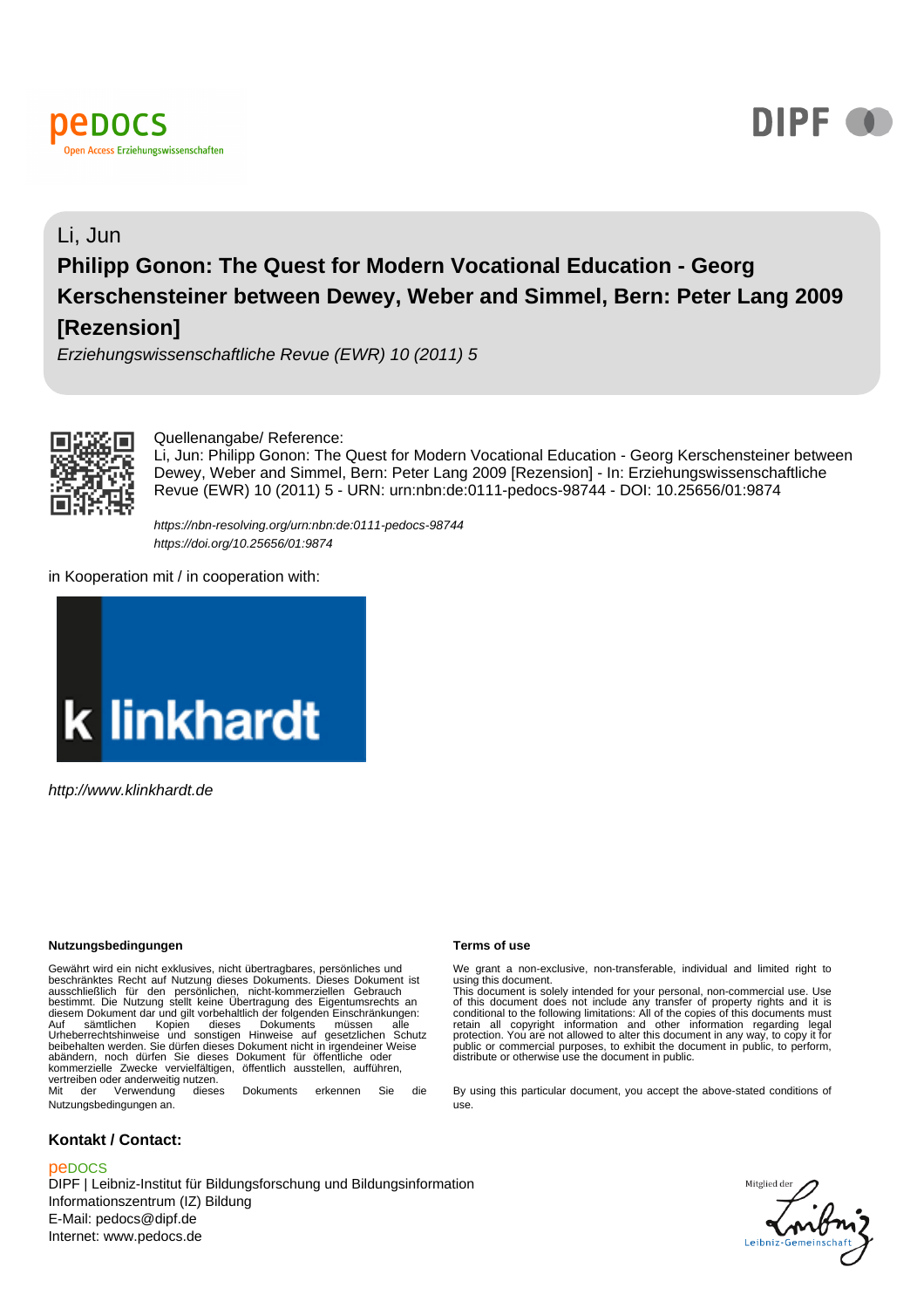## **Erziehungswissenschaftliche Revue (EWR)**

**Rezensionszeitschrift für alle Teilbereiche der Erziehungswissenschaft ISSN 1613-0677**

Die Rezensionen werden in die Zeitschrift mittels eines Peer-Review-Verfahrens aufgenommen.

Weitere Informationen:<http://www.klinkhardt.de/ewr/>

Kontakt: [EWR@klinkhardt.de](mailto:EWR@klinkhardt.de)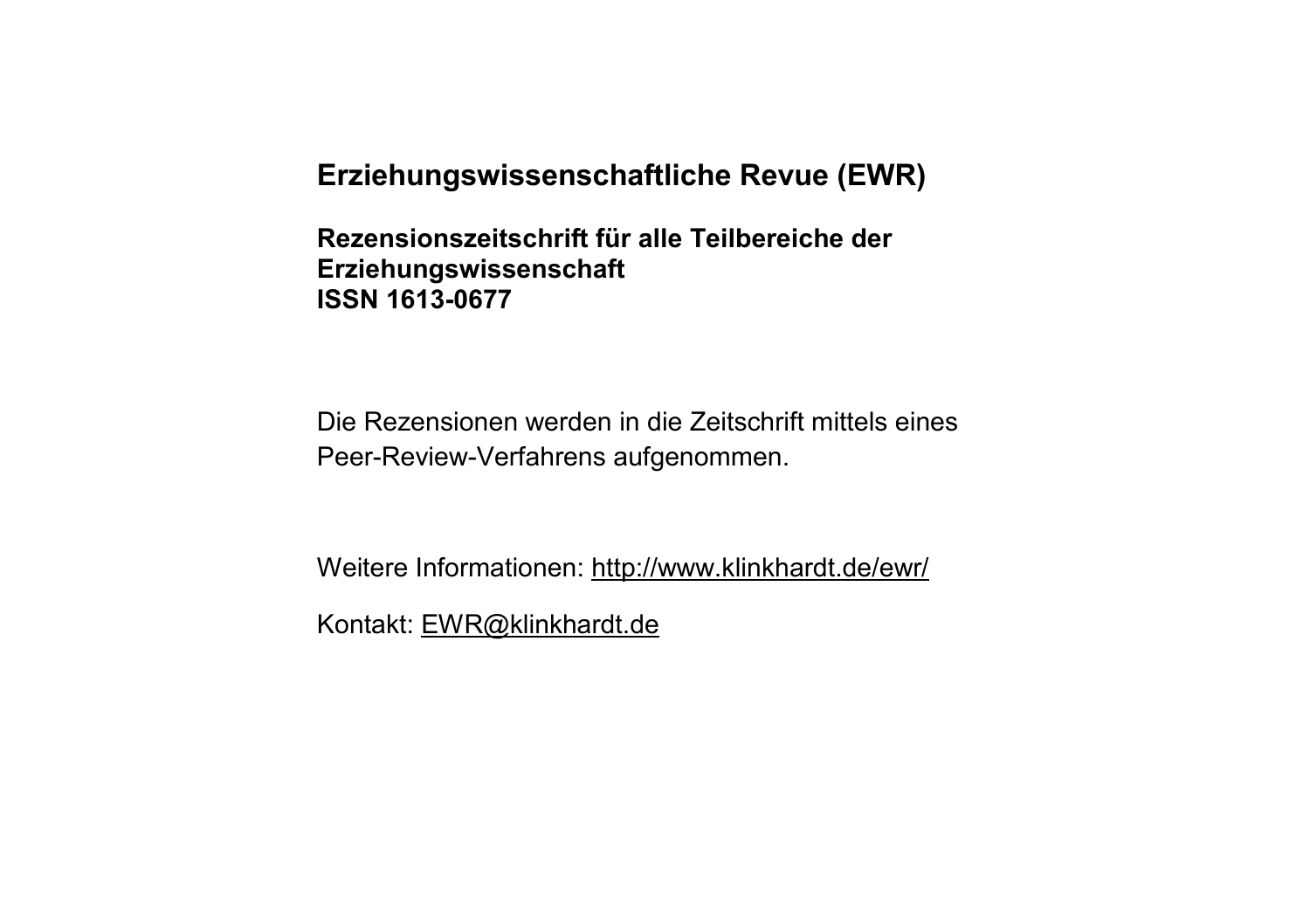# **[EWR 10 \(2011\), Nr. 5 \(September/Oktober\)](http://www.klinkhardt.de/ewr/issue/60/76.html)**

Philipp Gonon **The Quest for Modern Vocational Education - Georg Kerschensteiner between Dewey, Weber and Simmel**  Bern: Peter Lang 2009 (278 S.; ISBN 978-3-0343-0026-1; 60,30 EUR)

Based on the papers that have been published previously in mainly German language, Philip Gonon's book on Kerschensteiner is not only an answer to the international interests in this mentor of the Dual System of vocational education in German speaking countries, but also a contribution in examining education and its modernization in a globalized world, an endeavor to present the modern relevance of the classical approaches to the contemporary education concern.

According to Gonon, Kerschensteiner and his educational thoughts are still of great value today, because that two of Kerschensteiner's major concerns are still highly important, namely 1) "the redefinition of general and vocational education", and 2) "the combination of regulated in-firm training with expanded and strengthened vocational schools" (20-21). After offering a brief answer to each of the concerns in the first chapter, Gonon goes on and explore these central themes in relation to many other aspects throughout the book, including the backgrounds of the education discussions at the time, the ideas of some other major thinkers of the time and their relevance to Kerschensteiner etc.

Besides the introduction (chapter one), the book consists of three parts, the first part is from chapter two to chapter six.

Chapter two of the book provides a brief biography of Kerschensteiner, who was a teacher at the early phase of his career without showing special characters of becoming a classic pedagogue and became a school inspector and royal school commissioner partly due to good luck at the age of 41; later Kerschensteiner established his reputation as a education politician and school reformer; by publishing considerable amounts of books which attract widespread attention he successfully transferred to an education theorist.

Gonon introduces the context of the German discourse at the turn of 19th century, namely the German concept of Bildung and school reform in chapter three, and the discussion of the labour question (Arbeiterfrage) in chapter four. In comparing the two most influential thinkers on their ideas concerning education and state, Gonon summarizes that Condorcet's view was more dynamic and open to the scientific progress whereas Humboldt's view was much more historical and anthropocentric. Based on this comparison the debate between the philanthropists and the neohumanists was shortly described, the results being that the German concept of Bildung was closely connected to subjects such as literature, philosophy and history and is still to a certain degree restricted to "a privilege for the elite even today" (40), whereas natural sciences and other realistic subjects were only officially accepted in the grammar school at the end of 19th century. Although the labour question was intensively discussed in the German speaking countries triggered by the dominance of industrialism and its negative influences, the German pedagogy of the time seemed to have not paid much attention to it.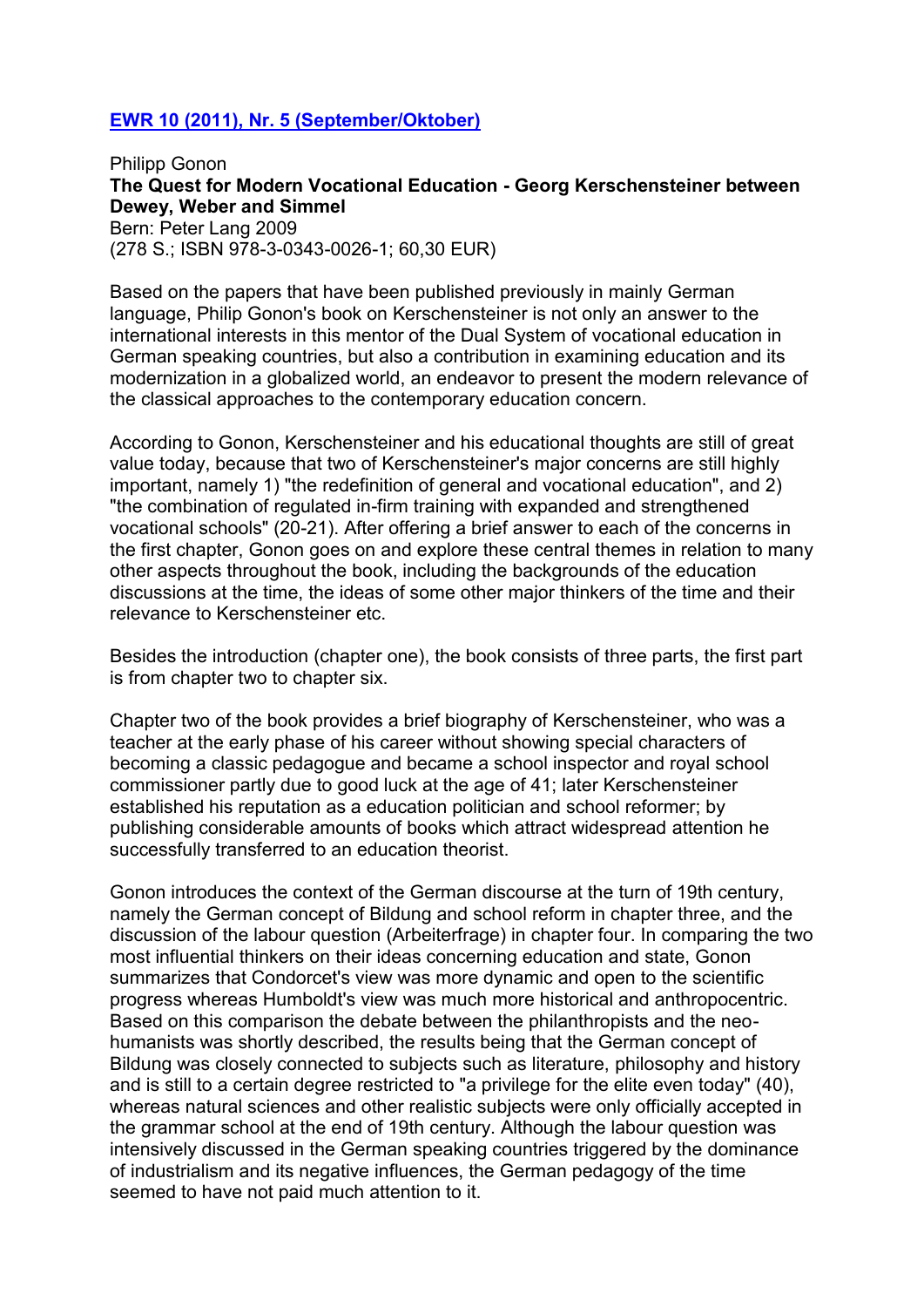However, education became inevitably an important component in the discussion because of the significant role of education in offering a possible solution. At first glance, scholars at the time seemed to have discussed about the education level of the workers, but actually what matters the most was the relevance of education to social policy, namely how education could contribute to the integration of young workers into the society. Hans von Nostitz for example, whose intensive works "can be seen as the actual blueprint for Kerschensteiner 's work on civic education of German youth" (49), stressed the necessity of developing an education system that could domesticate socialism and help integrating the working classes in society productively. Such intentions were thought to be realized through an education for joy in work, whereas the idealization of work and imbuing it with spirit had been issues in education discourse before Kerschensteiner's activity school appeared.

After giving the background and context of Kerschensteiner's ideas on activity school, in chapter five Gonon turns to Kerschensteiner's works itself and analyses the thematic core of Kerschensteiner's concept-work. At the beginning of the chapter a brief introduction to the path-breaking book "Begriff der Arbeitsschule" (The Concept of Activity School) and its various editions was given. Gonon then narrates the main idea of Kerschensteiner's essay which was awarded the coveted prize of the Royal Academic of Useful Sciences in Erfurt.

This essay, which was known as the foundation document of the vocational school in Germany and made Kerschensteiner famous, advocates that schools for further learning should be made accessible to the greater masses where practical-industrial instruction for the specific vocational group, theoretical-industrial instruction and civic education shall be integrated together and form the main body of curriculum.

For Kerschensteiner, vocational work within schools is "the most appropriate means for civic education" (76); Kerschensteiner also believed that the curricula shall not be organized in the concentric circles as the followers of Herbart suggested and he turned to Pestalozzi, Dewey and some other scholars for resources of ideas; meanwhile his own backgrounds as teacher in natural sciences and mathematics also helped.

However, Kerschensteiner's frequent use of work as the reference point of the activity school also led to loss of clarity and the opposition from even the proponents of the activity school, such as Hugo Gaudig. It was exactly due to the discussion with Gaudig, Kerschensteiner gradually revised and modified his conception of work and moved "away from a manually centred instruction heavily oriented to school workshops" (87). In Kerschensteiner's late world of thought work was integrated into "a comprehensive view of education and seen as a contribution to the formation and development of character" (88).

In chapter six Gonon explains and analyses how Kerschensteiner was shaped into the Pestalozzi of his time and what consequences this Pestalozzianising Process could have. On the basis of literature review it became clear that Kerschensteiner did not really possess a deep understanding of Pestalozzi and he shall not be regarded as a well-versed expert on Pestalozzi except in his late period. Besides the existing similarities of personalities between the two educators, the Pestalozzianism of Kerschensteiner in the reform pedagogy depends also on the "biographical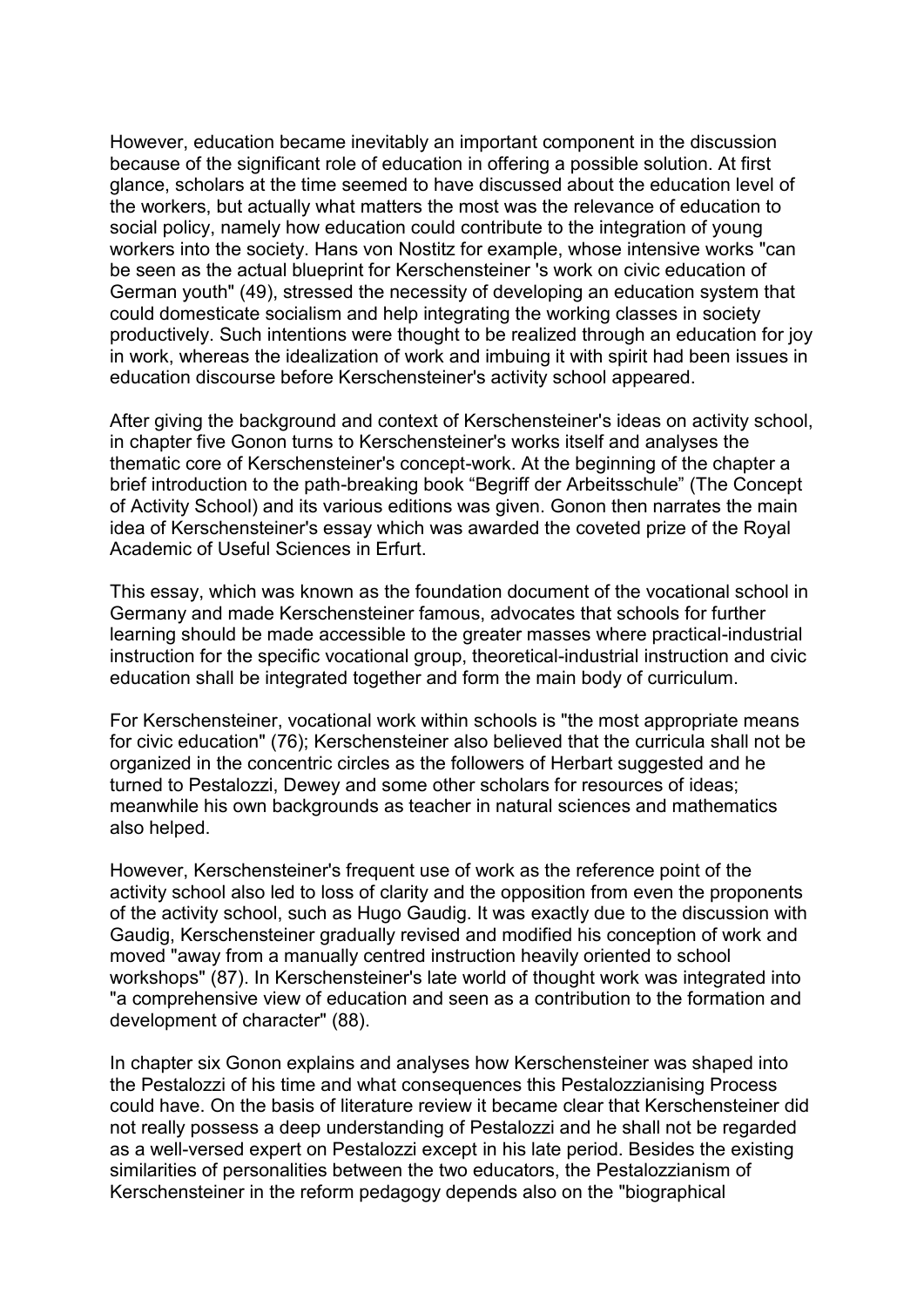stylisation" and "a certain modicum of interpretative boldness" (111). But this Pestalozzianising Process, despite its basic success until at least the end of 1960s, is also accomplished with the price being the devalourization of scientific analysis and discussion. As for Kerschensteiner himself, as Gonon puts it, the late theoretical ambitions finally led to his personal tragedy and even self-destruction as a pedagogical hero.

The second part of the book (chapter seven to nine) deals with Kerschensteiner's relation to three important thinkers of his time, Dewey, Weber and Simmel. As Gonon puts it, Pestalozzi and John Dewey "formed the pillars of Kerschensteiner's plea for school reform" and a reading of Dewey "encourage him at a time of hectic school reforms in Munich" (117). However, both Kerschensteiner and the German education community have been very selective in their conceptions of Dewey and his pragmatism. Dewey's ideas on socio-political reform, the social and political aspects of his thoughts on education as presented in Democracy and Education were largely ignored; Dewey was perceived mainly as a school reformer, as the father of teaching through projects, as a psychologist of learning. Even after 1950s the attitudes toward the political aspect of Dewey changed dramatically. The reason why Dewey was not perceived in its essence is, according to Gonon, a lack of sufficient familiarity with them, and especially "the lack of readiness to recognize the philosophical foundations on which education is based" (134).

In chapter eight, the differences between sociology and pedagogy, both becoming established as scientific disciplines at the beginning of the 20th century, are exemplified through the discussion of two influential representatives, namely Max Weber and Georg Kerschensteiner. Despite their apparent mutual disregard, the certain scientific points of reference and modernization concerns they have in common as well as their similar political views make a comparison between the two possible. Gonon carries out the comparison of the two scholars mainly by comparing and analyzing the lecture they gave on the same series of lectures at the University of Munich at the end of First World War.

While Weber regarded the politician vocation as a calling rather than profession, Kerschensteiner also believed that the ability to educate, which is the core of education as a vocation, is a gift that cannot be learned. Beside the similar arguments against dilettantism and emphasis of vocation as a calling, both scholars stressed the importance of subject-specific requirements. Meanwhile their concepts of vocation are clearly different from each other: Kerschensteiner regarded vocation directly linked to education, whereas the sociologist Weber was "concerned with change, restructuring, social restriction and rationalisation" which are related to "one's conduct of life" (162).

Kerschensteiner's late-year pedagogical theory developed partly on the basis of Simmel's philosophy of life, as Gonon observes in chapter nine. The contrast between life and form in Simmel's discourse was reinterpreted by Kerschensteiner as a pedagogic problem; for Kerschensteiner "the bridge between the object of culture and the subject to be educated" is made possible "by concrete work" (183); Kerschensteiner regards work as "the mediator between subjective psyche and objective intellectual product" (176) and the education process as "a reinvigoration of the objectified spirit in ever new individuals" (178). For Kerschensteiner the task of educator and teacher lies in "exploring the individual pupils' psyche and in organizing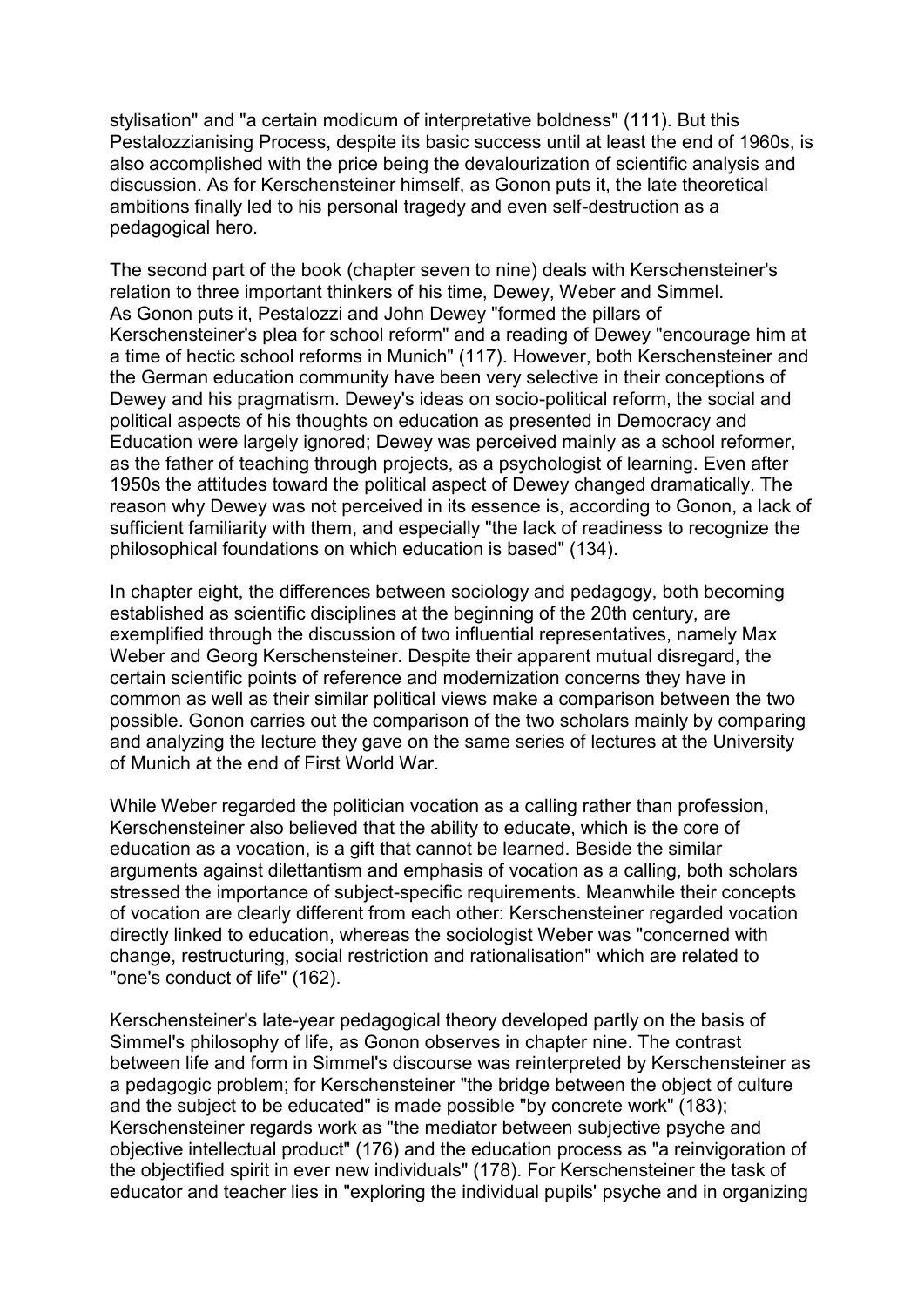education in a larger frame in keeping with the corresponding cultural goods and assets", the majority of which should be practical manual behavior (178).

However Georg Simmel and Eduard Spranger, whose theories are the central reference points for Kerschensteiner's theory, are not very convinced of Kerschensteiner's education theory; for example, Simmel and Kerschensteiner had different understanding of education and individuality. As Gonon points out, Simmel's pedagogic concepts as presented in the posthumously published book "Schulpädagogik" share little common with his other publications.

Part three of the book which includes the last three chapters of the book deals mainly with the question of system formation of vocational education. In chapter ten after briefly introducing Adam Smith's critique of the apprenticeship, Gonon presents one of the expert opinions of the Verein für Sozialpolitik; a member of this club, Brentano rejected Smith's predictions based on empirical evidence and called for the preservation of the apprentice system through reform. It was through a debate among the economists associated with the German "Verein für Sozialpolitik" that the Dual System of vocational education in Germany evolved. By comparing the German and British experiences Gonon concludes that the apprenticeship system should "not be abolished, but reformed" (206). Kerschensteiner' notion that education of the working class should help them integrate into the society assisted the breakthrough of vocational education in Germany into a new form. The perspective of combining vocational learning in school and firm based on regulation and social partnership thus established itself in the field of apprentice training in the German speaking countries.

Using the dual apprenticeship system in Germany as a reference point, Gonon offers a basic insight into the pedagogical and educational political discussion about vocational education in the USA in the 20th century. From the beginning of the 20th century the education for industry in the USA has oriented itself toward the principle of efficiency and vocationalism. Although for a quite long period in the 20th century the vocationalism was appreciated in the education discourse and discussion, scholars such as Snedden has argued against vocationalism based on the principle of external efficiency and today's high schools in the USA have little relation to vocations. As Gonon puts it, "efficiency has been put forward as an argument for general education" (223) and against the orientation toward practical use.

Gonon concludes the book with a chapter on the development of vocational pedagogy in Germany. Gonon summarizes that vocational pedagogy has experienced some paradigm shift and the classical pedagogic arguments have gradually faded out and "partially replaced by a more pluralistic and social-scientific discourse" (225). The reason why many classics disappeared is exactly because that "much of what they introduced has become a matter of course" and that "the concepts and ideas if the classics and Kerschensteiner have become so firmly established that they are unconsciously taken for granted and are no longer perceived as particularly remarkable" (247-248).

Coming back to Gonon's intentions to write this book, namely to answer the international interests in Kerschensteiner and to examine vocational education and its globalization with a classic perspective, as a reader from the Chinese background, I find this book and the ideas embedded in extremely insightful and meaningful. In